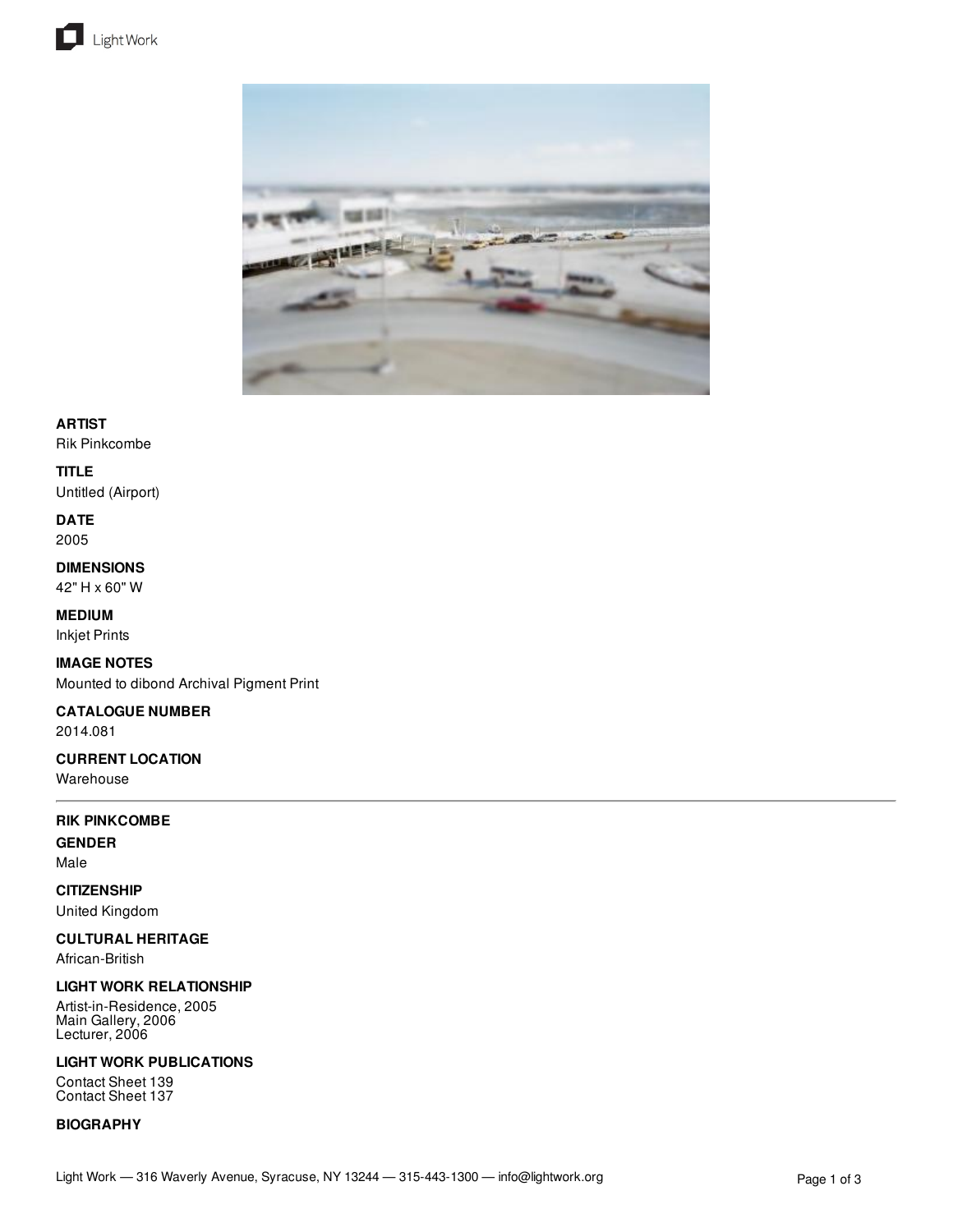

#### *For a more recent CV or bio please visit the artist's website, <http://www.rikpinkcombe.com>*

After an adventurous flight from London and winter-related delays in Washington, DC, our new Artist-in-Residence Rik Pinkcombe has finally arrived. Rik comes to Light Work at the recommendation of Autograph, an association of black photographers in Great Britain. Determined to photograph new work, Rik has been shooting new film in Syracuse daily. His current series touches on issues of perceived vs. staged reality. His large-format images question the common understanding of reality. Rik attended school at Blackpool College of Lancaster University. Trained as a commercial photographer, Rik shifted to art photography after a prolonged battle with leukemia made him reevaluate his life. Rik lives in London. Recent exhibition venues include the Stephen Lawrence Gallery in Greenwich and the 921 Gallery in Hackney, Great Britain.

#### **ESSAYS**

Rik Pinkcombe's images are equally alluring as they are complex. It is easy to become mesmerized by the cityscapes while searching for clues if these settings are real. In this work, reality masquerades as a set design. Select areas in crisp focus stand in contrast to the otherwise unnaturally blurry sections. The dramatic shift of focus makes the photographed scenes look more like toy settings. They are irresistible to the eye, yet leave the mind puzzled and unable to accept that the images are photographs of real life. While Pinkcombe's use of an artificially manipulated depth of field easily captures the attention of passersby, some of the many layers of meaning he weaves into the work may elude the casual viewer. Subtle in their approach, the photographs suggest rather than dictate content. Pinkcombe has explicitly chosen not to title his photographs or to provide any other identifying information such as the location, city, or date for each image. Without this information the buildings and locations become estranged from the actual sites and turn into symbols of society's values. The shallow focus further blurs the distinction between the real and the suggested. These photographs of public structures rarely include people, making the images seem lonely and quiet. They are full of markers that guide daily life, such as traffic lights, road signs, and paint on the pavement, but show few traces of living people. When included, the people are either miniscule, looking like game figures on a game board or posed mannequins, or they are reduced to a stream of motion blurs left behind by their car lights. Many of the images were taken at night and usually from a vantage point that suggests an observer rather than a participant in the scene. The camera was positioned above eye level or off to the side, outside the main stream of traffic. The views are broad, taking in whole scenarios rather than close-up views. Pinkcombe's exploration of identity and identityforming influences connects these diverse images. His considerations include cultural, national, and ethical influences, and also expand to sports, politics, advertising, religion, consumerism, and media messages that influence the shaping of identity and, consequently, the perception of the world. The images reflect an underlying questioning of how nationality or one's skin color factor into personality. The exploration of these issues is kept general enough to be universal, though for Pinkcombe as a British photographer of mixed-race background, they ultimately also carry personal meaning. Many factors govern modern society and thereby influence the identities of its people. In the end the questioning of identity and perception of one's surroundings becomes a quest for truth. It is an endless circle of being influenced by the world around us and allowing this influence to affect the way we see the world we live in. Pinkcombe does not stage the scenes he photographs, yet as an artist he controls them by choosing the time of day, the extent of his altered range of focus, and unique framing. The images are manipulated in the camera as well as the computer. It seems that to create images that question truth and reality, it becomes necessary to reshape the original settings into a created reality. The artist began working on this series in 2000, but the majority of the images were taken in 2005 in and around Central New York during Pinkcombe's participation in Light Work's Artist-in-Residence program and subsequent visit in 2006. His residency was sponsored by Autograph: The Association for Black Photographers in London. The work is presented at large scale in the gallery. The largest image measuring 41 x 51" and thus takes the size of an average window. The artist's concept of perception and deception is brought to fruition by allowing the identity of the viewer to shape their impression and interpretation of the photographs. Pinkcombe might argue that while seeing his work, we are seeing it through the filter of everything that we have become and everything that we have previously absorbed. Experience shapes our view of the present, and the audience is invited to find their own unique answers in the work. As recurring elements in the photographs, lines and signage are important in their function to direct behavior, most apparent in traffic signs or the lines in a parking lot. This contemporary view of our society becomes especially meaningful in its depiction of consumerism and the traffic infrastructure created to support our shopping culture. Pinkcombe's images of American shopping malls concentrates on their huge parking lots from which the mall buildings rise like temples of worship. The parking lots can accommodate thoUnited Statesnds of shoppers, but lie vacant in the photographs. He quietly comments on a society that chooses to move masses of snow to enable a shopping experience undeterred by nature. The complexity of Pinkcombe's photographs grows with the layering of the many issues he addresses. His mind and photographs move quickly. In the diptych of the sports field at night, sports collide with access. The lit playing field next to the darkened field suggests privilege, but does not resolve who holds the power to determine the privilege to play. An empty lift used by photojournalists on the sidelines gently reminds viewers of the regular presence of reporters and media. A running track becomes a symbol of societal rules. In the series Borderlines, photographed primarily at Niagara Falls, Pinkcombe shifts his attention to the issue of access based on identity or nationality. An international traveler himself, he examines who is allowed to pass through international borders, and what structures have been put in place to control this access. Many of the Borderlines images, taken in February 2005 in the midst of a typical Central New York winter, are themed around snow, which Pinkcombe describes as his metaphor for the surface of skin, race, and (absence of) skin color. In a pivotal image, two hockey teams face off in an ice-skating rink—one American, the other Canadian, each in color-coded uniforms below the colors of their flags. So far the Borderlines series has only pointed north to Canada. However Pinkcombe also hopes to travel south to examine the border between the United States and Mexico. Pinkcombe has created a unique portrait of Western society. He resists the temptation to create contemporary Robert Frank-like images that pass Eurocentric judgement on America and its people. Instead, Pinkcombe's British and American images blend together seamlessly in a world unified by globalism and similar cultural influences. Who we are in the face of our society is seen through the structures we have built and the signage we have created to guide us. The photographer emphasizes the controls we have built into daily life, such as traffic lanes, fences, and bridges, and the messages that pour down on us through signs, posters, and billboards. These images of life in the public arena convey a sense of loneliness, and take a somber look at the world we have created, as it has created us, and as we see it. Hannah Frieser Light WorkOn the surface, there's a chilling beauty to Rik Pinkcombe's photographic series Borderlines. Shot along the Canada/USA border at Niagara Falls, the opening shots of this sequence are an extremely minimalist vision of white-on-white. Lingering over the pristine landscape, his camera reveals the translucency and delicacy of snow and ice, tracing the crystalline surface where water meets ice and air. In Britain, where Pinkcombe lives, freezing temperatures are a rarity, and so snow and icescapes often work to dislocate the image from the place. Within their formal beauty, snowscapes distort our sense of familiarity, creating a psychological, illusory space with little or no signifiers. In this sense, the snowscape looks back to the sublime tradition of Romantic landscape artists, such as Caspar David Friedrich, while also maintaining the white minimalism of the contemporary gallery space. Pinkcombe's minimal color scheme forms a continuum with the contrived whiteness of the contemporary gallery, but the intensity of his focus also functions to make whiteness visible and thus available for examination and discussion. White is a